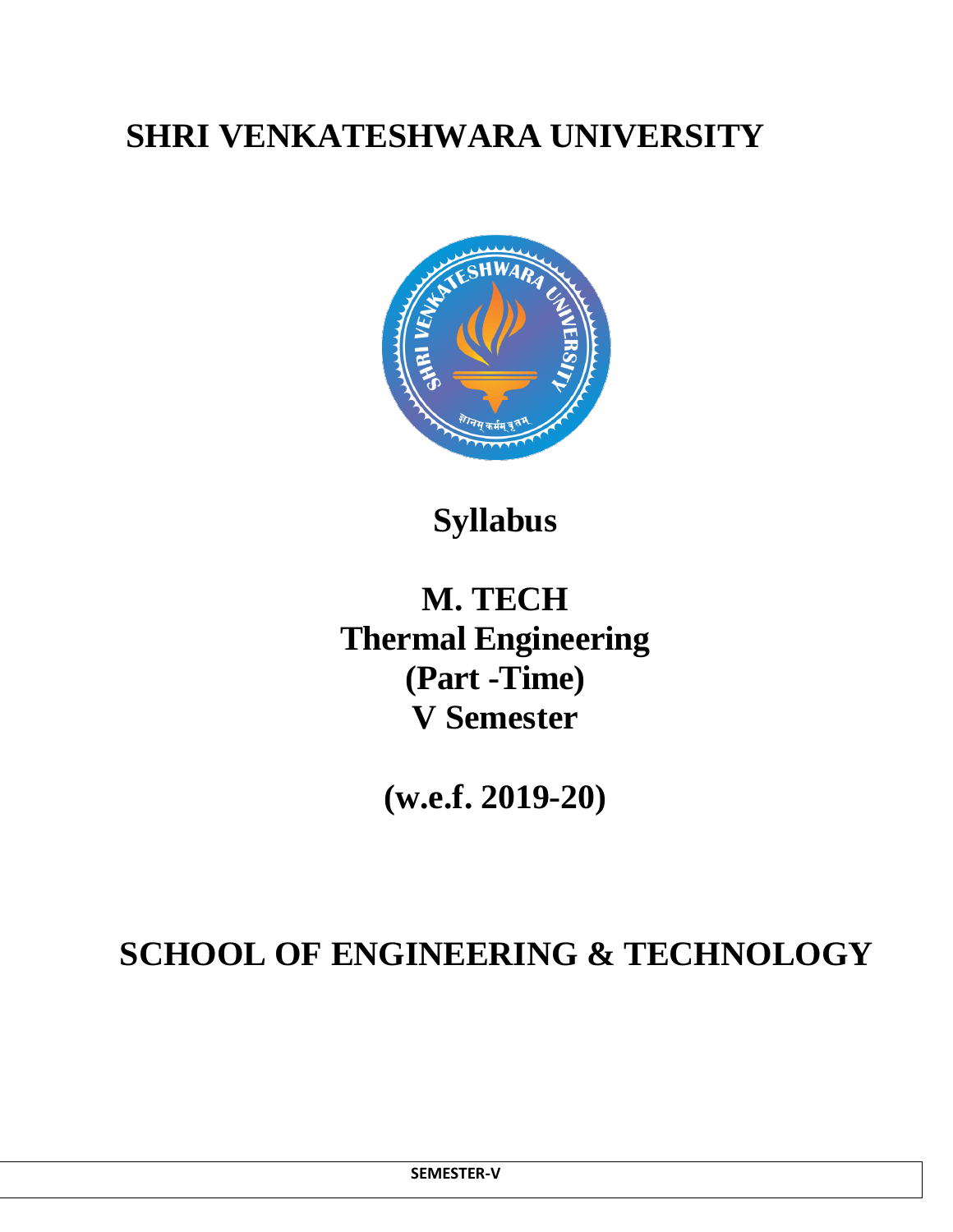| Sl. No<br>$\bullet$ | <b>Subject</b><br>Codes | Subject                                      | <b>Periods</b> |              |             | <b>Evaluation Scheme</b> |           |                  |           | End<br>Semester |     |              |                         |
|---------------------|-------------------------|----------------------------------------------|----------------|--------------|-------------|--------------------------|-----------|------------------|-----------|-----------------|-----|--------------|-------------------------|
|                     |                         |                                              | L              | T            | P           | CT                       | <b>TA</b> | <b>Tota</b><br>I | <b>PS</b> | <b>TE</b>       | PE  | <b>Total</b> | <b>Credit</b>           |
| $\mathbf{1}$        |                         | WTE-051   Design of Solar and<br>Wind System | 3              | $\mathbf{1}$ | $\mathbf 0$ | 20                       | 10        | 30               |           | 70              |     | 100          | 4                       |
| $\overline{2}$      | <b>WOE-555</b>          | Composite<br>Materials                       | 3              | $\pmb{0}$    | $\pmb{0}$   | 20                       | 10        | 30               |           | 70              |     | 100          | $\overline{\mathbf{3}}$ |
| 3                   | MTE-<br>521             | Dissertation Phase -                         |                |              | 20          |                          |           |                  | 125       |                 | 125 | 250          | $10\,$                  |
|                     |                         | <b>Total</b>                                 |                |              |             |                          |           |                  |           |                 |     | 450          | ${\bf 17}$              |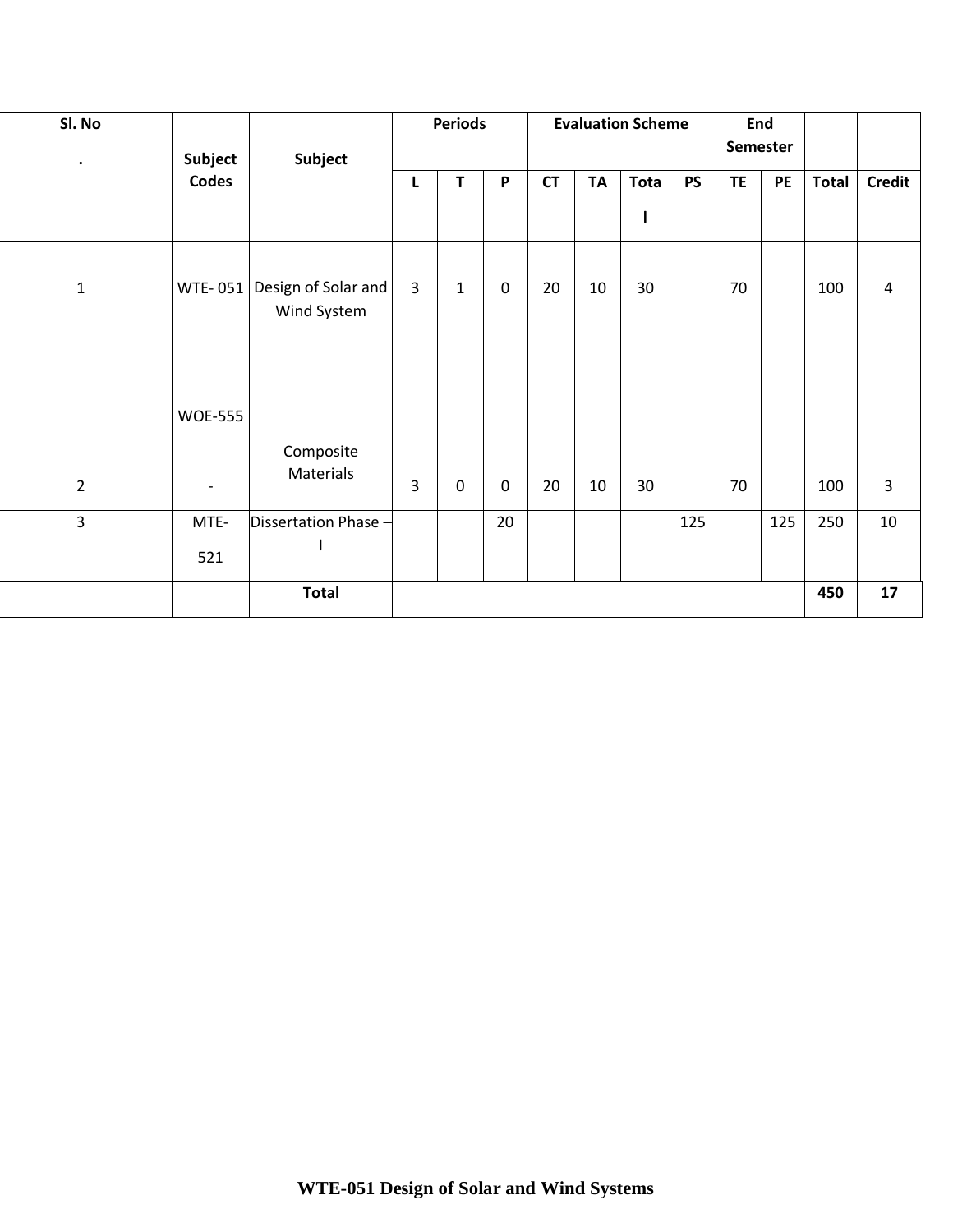## **Course Outcomes:**

At the end of the course:

- 1. Student should update about the technological status of implementation of NCES inIndia
- 2. Student should capable to analyze various techno economical obstacles in the commercial development of NCES in India
- 3. Student should capable to conceptually model and design general NCES systems and predict the long term performance.
- 4. Student should suggest and plan hybrid NCES solutions to conventional energy systems

## **Syllabus Contents: L T P**

 $3 - -$ 

## **Unit 1**

Conventional sources of energy, Nuclear, Alternative energy sources,

## **Unit 2**

Solar Radiation-estimation, prediction & measurement, Solar energy utilization,

## **Unit 3**

Performance of Solar flat plate collectors, concentrating collectors, thermal storage,

## **Unit 4**

Wind energy, Direct Energy conversion- PV, MHD, Fuel cells, thermionic, thermoelectric, Biomass, biogas, hydrogen, Geothermal.

## **References:**

- 1. D.Y. Goswami, F. Kreith and J.F. Kreider, "Principle of Solar Engineering", Taylor and Francis, 2000.
- 2. Sukhatme S.P., "Solar Energy", Tata McGraw Hill Publishing Co. Ltd., New Delhi, 1994.
- 3. Bansal and othes, "Non-Conventional Energy Sources".
- 4. J.F. Kreider, F. Kreith, "Solar Energy Handbook", McGraw Hill, 1981
- 5. J.A. Duffie and W.A. Beckman, "Solar Engineering of Thermal Processes", John Wiley, 1991.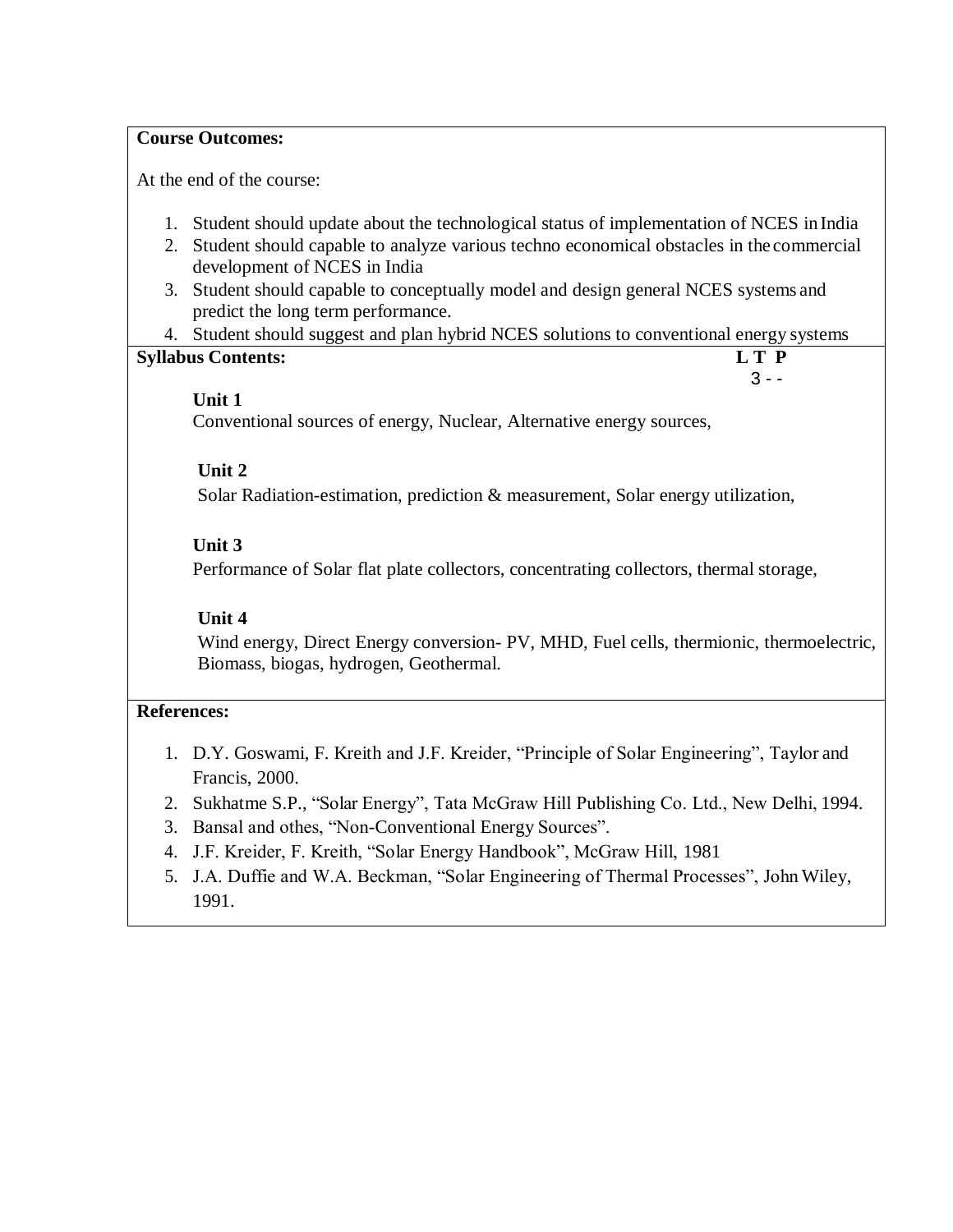#### **MOE-555 Composite Materials**

**Course Outcomes: At the end of the course,** the student should be able to 1. Students should able to apply the dynamic programming to solve problems of discreet and continuous variables. 2. Students should able to apply the concept of non-linear programming 3. Students should able to carry out sensitivity analysis 4. Student should able to model the real world problem and simulate it. **Syllabus Contents**: **L T P**

 $3 - -$ 

### **Unit 1**

Introduction,Definition – Classification and characteristics of Composite materials. Advantages and application of composites. Functional requirements of reinforcement and matrix. Effect of reinforcement (size, shape, distribution, volume fraction) on overall composite performance.

### **Unit 2**

Reinforcements Preparation-layup, curing, properties and applications of glass fibers, carbon fibers, Kevlar fibers and Boron fibers. Properties and applications of whiskers, particle reinforcements. Mechanical Behavior of composites: Rule of mixtures, Inverse rule of mixtures. Isostrain and Isostress conditions.

### **Unit 3**

Manufacturing of Metal Matrix Composites: Casting – Solid State diffusion technique, Cladding – Hot isostatic pressing. Properties and applications. Manufacturing of Ceramic Matrix Composites: Liquid Metal Infiltration – Liquid phase sintering. Manufacturing of Carbon – Carbon composites: Knitting, Braiding, Weaving. Properties and applications.

#### **Unit 4**

Manufacturing of Polymer Matrix Composites: Preparation of Moulding compounds and prepregs – hand layup method – Autoclave method – Filament winding method – Compression moulding – Reaction injection moulding. Properties and applications.

**Unit 5**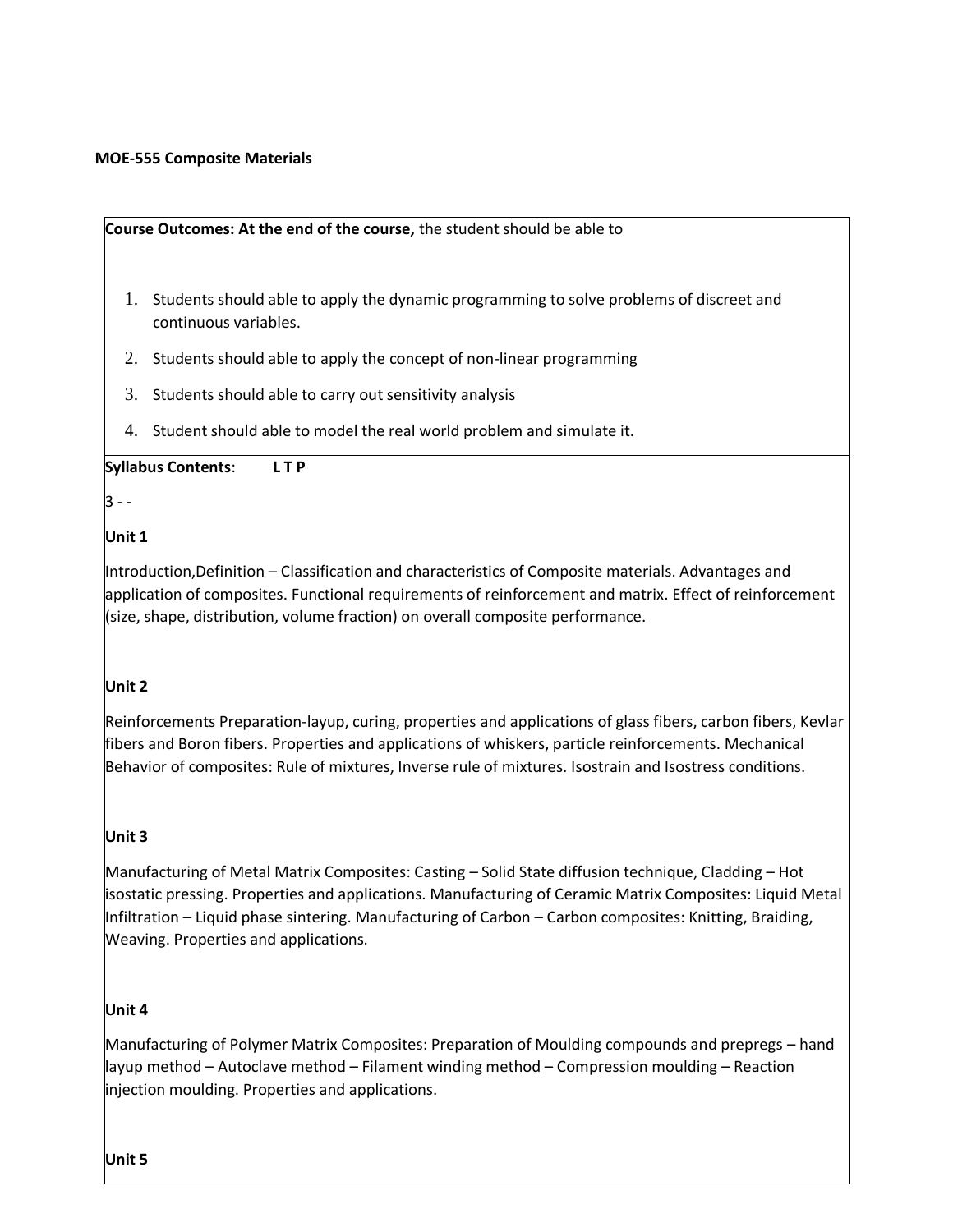Strength: Laminar Failure Criteria-strength ratio, maximum stress criteria, maximum strain criteria, interacting failure criteria, hygrothermal failure. Laminate first play failure-insight